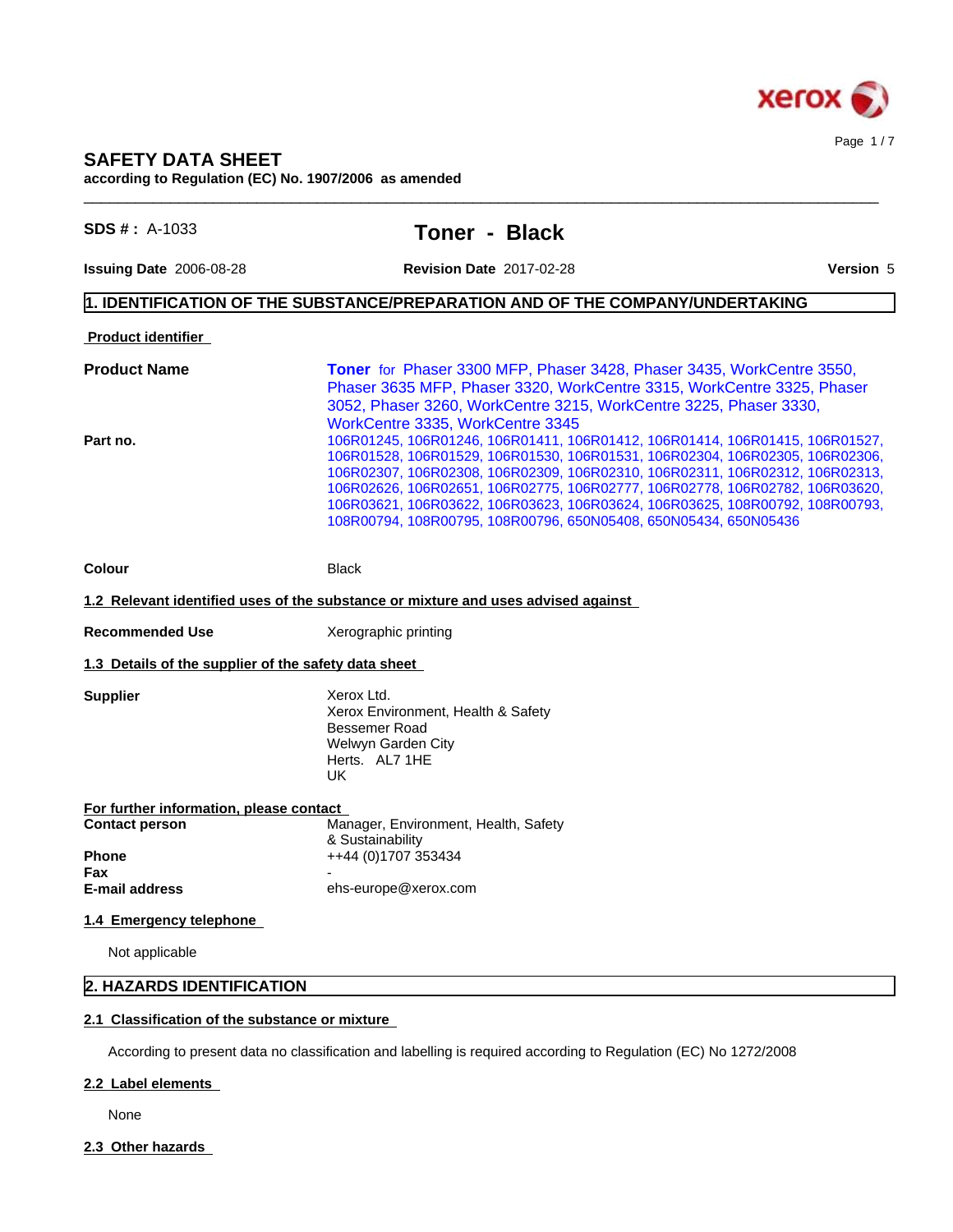

 $\_$  ,  $\_$  ,  $\_$  ,  $\_$  ,  $\_$  ,  $\_$  ,  $\_$  ,  $\_$  ,  $\_$  ,  $\_$  ,  $\_$  ,  $\_$  ,  $\_$  ,  $\_$  ,  $\_$  ,  $\_$  ,  $\_$  ,  $\_$  ,  $\_$  ,  $\_$  ,  $\_$  ,  $\_$  ,  $\_$  ,  $\_$  ,  $\_$  ,  $\_$  ,  $\_$  ,  $\_$  ,  $\_$  ,  $\_$  ,  $\_$  ,  $\_$  ,  $\_$  ,  $\_$  ,  $\_$  ,  $\_$  ,  $\_$  ,

**Issuing Date** 2006-08-28 **Revision Date** 2017-02-28 **Version** 5

 $\_$  ,  $\_$  ,  $\_$  ,  $\_$  ,  $\_$  ,  $\_$  ,  $\_$  ,  $\_$  ,  $\_$  ,  $\_$  ,  $\_$  ,  $\_$  ,  $\_$  ,  $\_$  ,  $\_$  ,  $\_$  ,  $\_$  ,  $\_$  ,  $\_$  ,  $\_$  ,  $\_$  ,  $\_$  ,  $\_$  ,  $\_$  ,  $\_$  ,  $\_$  ,  $\_$  ,  $\_$  ,  $\_$  ,  $\_$  ,  $\_$  ,  $\_$  ,  $\_$  ,  $\_$  ,  $\_$  ,  $\_$  ,  $\_$  ,

No hazard expected under normal conditions of use

### **3. COMPOSITION/INFORMATION ON INGREDIENTS**

#### **3.1 Mixtures**

| <b>Chemical Name</b> | Weight % | CAS No.     | <b>EC-No</b> | <b>Classification (Reg.</b><br>1272/2008) | Hazard<br>Statements | <b>REACH Registration</b><br><b>Number</b> |
|----------------------|----------|-------------|--------------|-------------------------------------------|----------------------|--------------------------------------------|
| Polvester resin      | >80      | 117581-13-2 | Not listed   | $- -$                                     | $- -$                |                                            |
| Carbon black         | <10      | 1333-86-4   | 215-609-9    | Carc 2 (inhalation)                       | H <sub>351</sub>     | 01-2119384822-32-0065                      |
| Amorphous silica     | ≺∠       | 7631-86-9   | 231-545-4    | $- -$                                     | $- -$                |                                            |

#### **Note**

Components marked as "Not Listed" are exempt from registration.

### **4. FIRST AID MEASURES**

### **4.1 Description of first aid measures**

| <b>General advice</b> | For external use only. When symptoms persist or in all cases of doubt seek medical advice.<br>Show this safety data sheet to the doctor in attendance. |  |  |
|-----------------------|--------------------------------------------------------------------------------------------------------------------------------------------------------|--|--|
| Eye contact           | Immediately flush with plenty of water. After initial flushing, remove any contact lenses and<br>continue flushing for at least 15 minutes             |  |  |
| <b>Skin contact</b>   | Wash skin with soap and water                                                                                                                          |  |  |
| <b>Inhalation</b>     | Move to fresh air                                                                                                                                      |  |  |
| Ingestion             | Rinse mouth with water and afterwards drink plenty of water or milk                                                                                    |  |  |
|                       |                                                                                                                                                        |  |  |

#### **4.2 Most important symptoms and effects, both acute and delayed**

| <b>Acute Toxicity</b>  |                                                                                  |
|------------------------|----------------------------------------------------------------------------------|
| <b>Eves</b>            | No known effect                                                                  |
| Skin                   | No known effect                                                                  |
| <b>Inhalation</b>      | No known effect                                                                  |
| Ingestion              | No known effect                                                                  |
| <b>Chronic effects</b> |                                                                                  |
| <b>Main symptoms</b>   | Overexposure may cause:<br>mild respiratory irritation similar to nuisance dust. |

### **4.3 Indication of immediate medical attention and special treatment needed**

| <b>Protection of first-aiders</b> | No special protective equipment required |
|-----------------------------------|------------------------------------------|
| Notes to physician                | Treat symptomatically                    |

### **5. FIRE-FIGHTING MEASURES**

### **5.1 Extinguishing media**

**Suitable extinguishing media** Use water spray or fog; do not use straight streams, Foam

**Unsuitable extinguishing media** Do not use a solid water stream as it may scatterand spread fire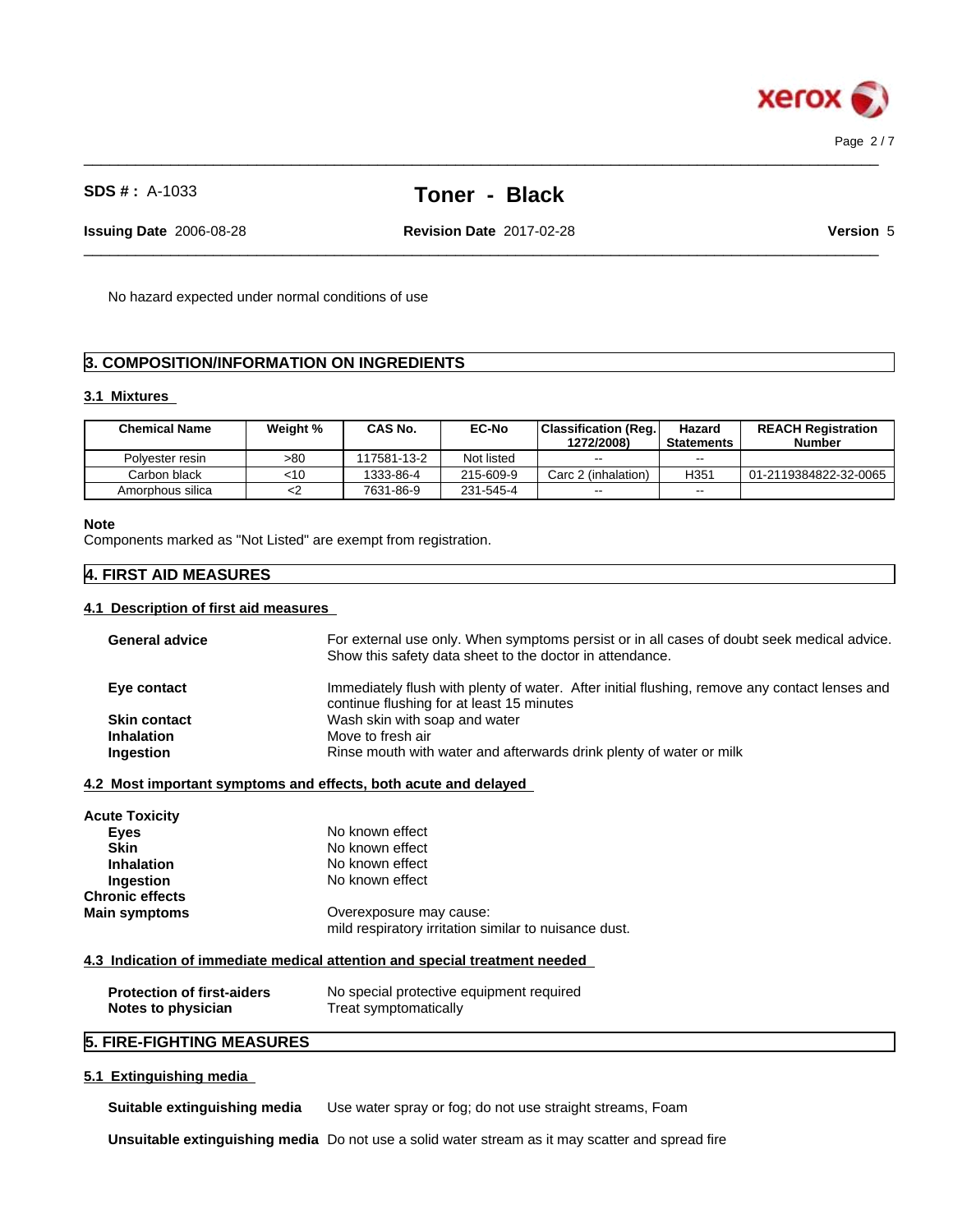

 $\_$  ,  $\_$  ,  $\_$  ,  $\_$  ,  $\_$  ,  $\_$  ,  $\_$  ,  $\_$  ,  $\_$  ,  $\_$  ,  $\_$  ,  $\_$  ,  $\_$  ,  $\_$  ,  $\_$  ,  $\_$  ,  $\_$  ,  $\_$  ,  $\_$  ,  $\_$  ,  $\_$  ,  $\_$  ,  $\_$  ,  $\_$  ,  $\_$  ,  $\_$  ,  $\_$  ,  $\_$  ,  $\_$  ,  $\_$  ,  $\_$  ,  $\_$  ,  $\_$  ,  $\_$  ,  $\_$  ,  $\_$  ,  $\_$  ,

**Issuing Date** 2006-08-28 **Revision Date** 2017-02-28 **Version** 5

 $\_$  ,  $\_$  ,  $\_$  ,  $\_$  ,  $\_$  ,  $\_$  ,  $\_$  ,  $\_$  ,  $\_$  ,  $\_$  ,  $\_$  ,  $\_$  ,  $\_$  ,  $\_$  ,  $\_$  ,  $\_$  ,  $\_$  ,  $\_$  ,  $\_$  ,  $\_$  ,  $\_$  ,  $\_$  ,  $\_$  ,  $\_$  ,  $\_$  ,  $\_$  ,  $\_$  ,  $\_$  ,  $\_$  ,  $\_$  ,  $\_$  ,  $\_$  ,  $\_$  ,  $\_$  ,  $\_$  ,  $\_$  ,  $\_$  ,

#### **5.2 Special hazards arising from the substance or mixture**

Fine dust dispersed in air, in sufficient concentrations, and in the presence of an ignition source is a potential dust explosion hazard

#### **5.3 Special protective actions for fire-fighters**

In the event of fire and/or explosion do not breathe fumes. Wear fire/flame resistant/retardant clothing. Use self-contained pressure-demand breathing apparatus if needed to prevent exposure to smoke or airborne toxins. Wear self-contained breathing apparatus and protective suit.

#### **Other information**

| <b>Flammable properties</b> | Not flammable                                                                                                        |
|-----------------------------|----------------------------------------------------------------------------------------------------------------------|
| <b>Flash point</b>          | Not applicable                                                                                                       |
|                             | Hazardous combustion products Hazardous decomposition products due to incomplete combustion, Carbon oxides, Nitrogen |
|                             | oxides (NOx).                                                                                                        |

#### **6. ACCIDENTAL RELEASE MEASURES**

#### **6.1 Personal precautions, protective equipment and emergency procedures**

Avoid breathing dust

#### **6.2 Environmental precautions**

No special environmental precautions required

#### **6.3 Methods and material for containment and cleaning up**

Use a vacuum cleaner to remove excess, then wash with COLD water. Hot water fuses the toner making it difficult to remove

#### **6.4 Reference to other sections**

None

### **7. HANDLING AND STORAGE**

#### **7.1 Precautions for safe handling**

Handle in accordance with good industrial hygiene and safety practice, Avoid dust accumulation in enclosed space, Prevent dust cloud

#### **7.2 Conditions for safe storage, including any incompatibilities**

Keep container tightly closed in a dry and well-ventilated place, Store at room temperature

### **7.3 Specific end uses**

Xerographic printing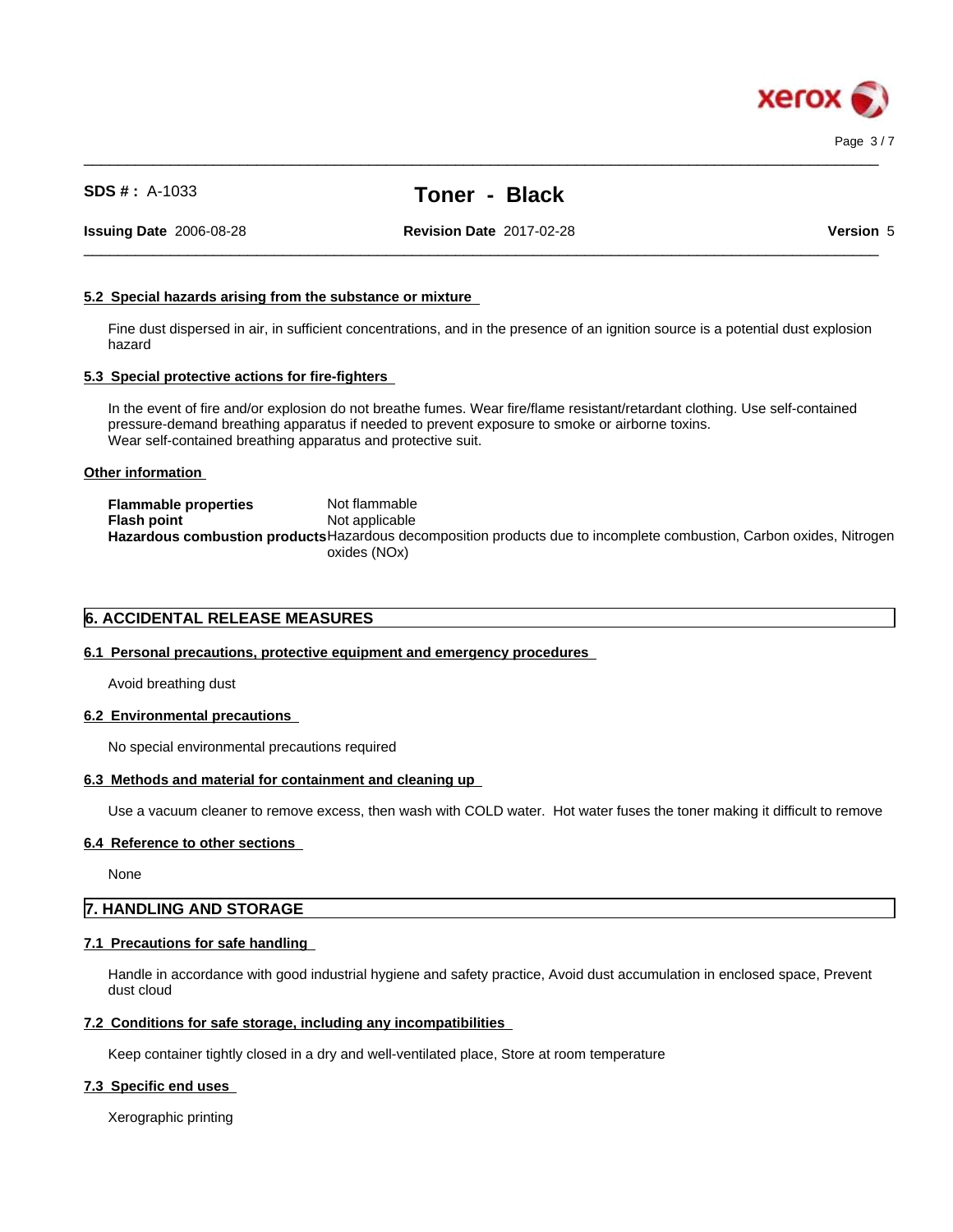

 $\_$  ,  $\_$  ,  $\_$  ,  $\_$  ,  $\_$  ,  $\_$  ,  $\_$  ,  $\_$  ,  $\_$  ,  $\_$  ,  $\_$  ,  $\_$  ,  $\_$  ,  $\_$  ,  $\_$  ,  $\_$  ,  $\_$  ,  $\_$  ,  $\_$  ,  $\_$  ,  $\_$  ,  $\_$  ,  $\_$  ,  $\_$  ,  $\_$  ,  $\_$  ,  $\_$  ,  $\_$  ,  $\_$  ,  $\_$  ,  $\_$  ,  $\_$  ,  $\_$  ,  $\_$  ,  $\_$  ,  $\_$  ,  $\_$  ,

 $\_$  ,  $\_$  ,  $\_$  ,  $\_$  ,  $\_$  ,  $\_$  ,  $\_$  ,  $\_$  ,  $\_$  ,  $\_$  ,  $\_$  ,  $\_$  ,  $\_$  ,  $\_$  ,  $\_$  ,  $\_$  ,  $\_$  ,  $\_$  ,  $\_$  ,  $\_$  ,  $\_$  ,  $\_$  ,  $\_$  ,  $\_$  ,  $\_$  ,  $\_$  ,  $\_$  ,  $\_$  ,  $\_$  ,  $\_$  ,  $\_$  ,  $\_$  ,  $\_$  ,  $\_$  ,  $\_$  ,  $\_$  ,  $\_$  ,

**Issuing Date** 2006-08-28 **Revision Date** 2017-02-28 **Version** 5

### **8. EXPOSURE CONTROLS/PERSONAL PROTECTION**

### **8.1 Control parameters**

| <b>Xerox Exposure Limit</b> | $2.5 \text{ mg/m}^3$ (total dust)      |
|-----------------------------|----------------------------------------|
| <b>Xerox Exposure Limit</b> | $0.4 \text{ mg/m}^3$ (respirable dust) |

#### **8.2 Exposure controls**

### **Engineering measures** None under normal use conditions

#### **8.3 Individual protection measures, such as personal protective equipment (PPE)**

| <b>Respiratory protection</b> | No special protective equipment required |  |
|-------------------------------|------------------------------------------|--|
| Eye/face protection           | No special protective equipment required |  |
| Skin and body protection      | No special protective equipment required |  |
| <b>Hand protection</b>        | No special protective equipment required |  |

### **9. PHYSICAL AND CHEMICAL PROPERTIES**

### **9.1 Information on basic physical and chemical properties**

| <b>Appearance</b><br><b>Odour threshold</b><br>pH<br><b>Flash point</b><br><b>Softening point</b>                                                                                                                                                                        | Powder<br>Not applicable<br>Not applicable<br>Not applicable<br>49 - 60 °C<br>$-140$ °F                                                                                  | <b>Odour</b><br><b>Physical state</b><br>Colour<br>Boiling point/boiling range<br>120 Autoignition temperature                              | Faint<br>Solid<br><b>Black</b><br>Not applicable<br>Not applicable |
|--------------------------------------------------------------------------------------------------------------------------------------------------------------------------------------------------------------------------------------------------------------------------|--------------------------------------------------------------------------------------------------------------------------------------------------------------------------|---------------------------------------------------------------------------------------------------------------------------------------------|--------------------------------------------------------------------|
| <b>Flammability Limits in Air</b>                                                                                                                                                                                                                                        | Not applicable                                                                                                                                                           |                                                                                                                                             |                                                                    |
| Vapour pressure<br><b>Vapour density</b><br><b>Water solubility</b><br><b>Viscosity</b><br><b>Partition coefficient</b><br><b>Evaporation rate</b><br><b>Melting point/range</b><br><b>Freezing point</b><br><b>Decomposition temperature</b><br><b>Specific gravity</b> | Not applicable<br>Not applicable<br>Negligible<br>Not applicable<br>Not applicable<br>Not applicable<br>Not determined<br>Not applicable<br>Not determined<br>$~\sim~$ 1 |                                                                                                                                             |                                                                    |
| 9.2 Other information                                                                                                                                                                                                                                                    |                                                                                                                                                                          |                                                                                                                                             |                                                                    |
| <b>Explosive properties</b>                                                                                                                                                                                                                                              |                                                                                                                                                                          | Fine dust dispersed in air, in sufficient concentrations, and in the presence of an ignition<br>source is a potential dust explosion hazard |                                                                    |

### **10. STABILITY AND REACTIVITY**

#### **10.1 Reactivity**

No dangerous reaction known under conditions of normal use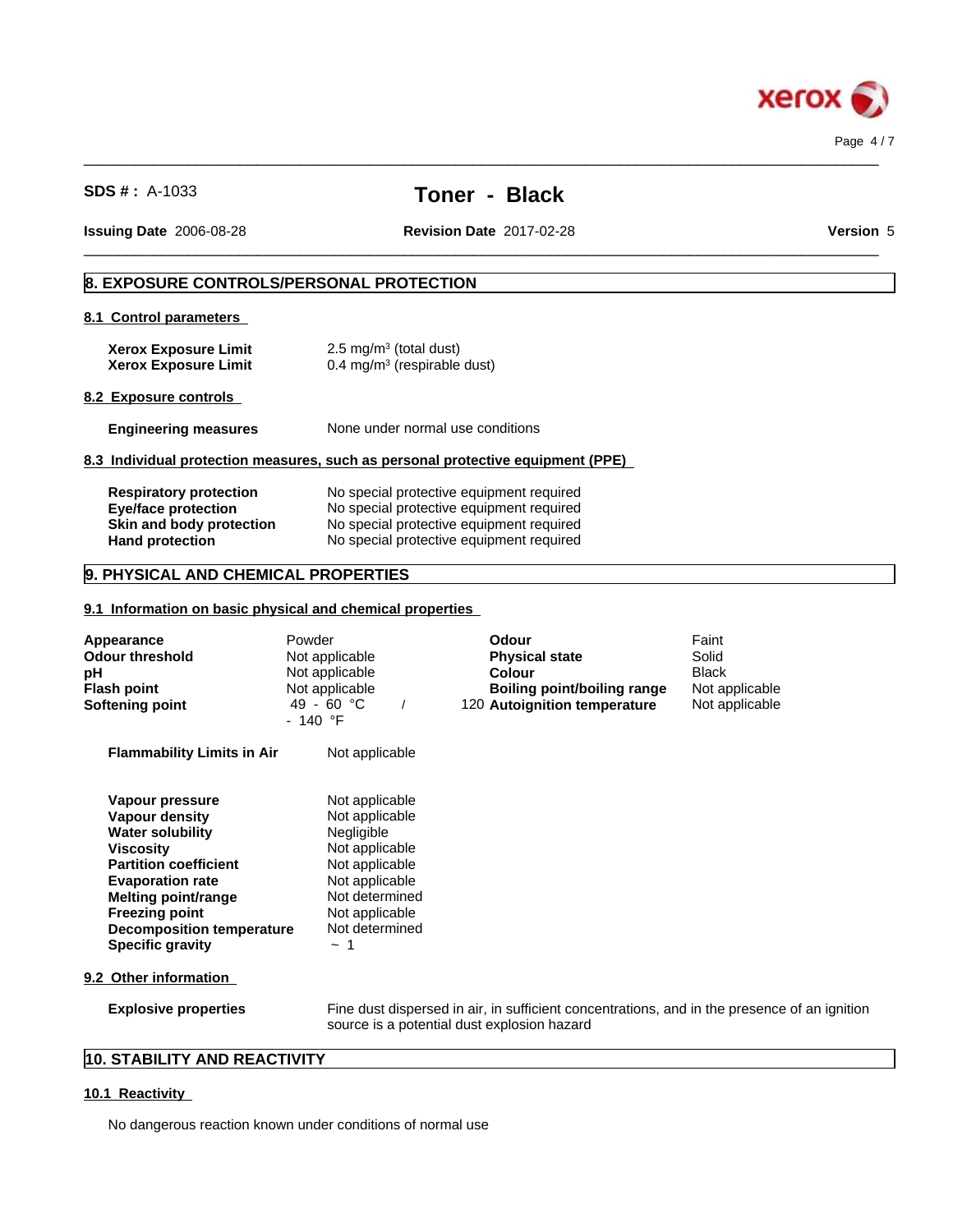

 $\_$  ,  $\_$  ,  $\_$  ,  $\_$  ,  $\_$  ,  $\_$  ,  $\_$  ,  $\_$  ,  $\_$  ,  $\_$  ,  $\_$  ,  $\_$  ,  $\_$  ,  $\_$  ,  $\_$  ,  $\_$  ,  $\_$  ,  $\_$  ,  $\_$  ,  $\_$  ,  $\_$  ,  $\_$  ,  $\_$  ,  $\_$  ,  $\_$  ,  $\_$  ,  $\_$  ,  $\_$  ,  $\_$  ,  $\_$  ,  $\_$  ,  $\_$  ,  $\_$  ,  $\_$  ,  $\_$  ,  $\_$  ,  $\_$  ,

 $\_$  ,  $\_$  ,  $\_$  ,  $\_$  ,  $\_$  ,  $\_$  ,  $\_$  ,  $\_$  ,  $\_$  ,  $\_$  ,  $\_$  ,  $\_$  ,  $\_$  ,  $\_$  ,  $\_$  ,  $\_$  ,  $\_$  ,  $\_$  ,  $\_$  ,  $\_$  ,  $\_$  ,  $\_$  ,  $\_$  ,  $\_$  ,  $\_$  ,  $\_$  ,  $\_$  ,  $\_$  ,  $\_$  ,  $\_$  ,  $\_$  ,  $\_$  ,  $\_$  ,  $\_$  ,  $\_$  ,  $\_$  ,  $\_$  ,

**Issuing Date** 2006-08-28 **Revision Date** 2017-02-28 **Version** 5

### **10.2 Chemical stability**

Stable under normal conditions

#### **10.3 Possibility of hazardous reactions**

| <b>Hazardous reactions</b>      | None under normal processing            |
|---------------------------------|-----------------------------------------|
| <b>Hazardous polymerisation</b> | Hazardous polymerisation does not occur |

#### **10.4 Conditions to avoid**

Prevent dust cloud, Fine dust dispersed in air, in sufficient concentrations, and in the presence of an ignition source is a potential dust explosion hazard

#### **10.5 Incompatible materials to avoid**

None

#### **10.6 Hazardous decomposition products**

None under normal use

### **11. TOXICOLOGICAL INFORMATION**

*The toxicity data noted below is based on the test results of similar reprographic materials.*

#### **11.1 Information on toxicologicaleffects**

| <b>Acute Toxicity</b> |  |
|-----------------------|--|
|                       |  |

| Product Information      |                                                                                            |
|--------------------------|--------------------------------------------------------------------------------------------|
| <b>Irritation</b>        | No skin irritation, No eye irritation                                                      |
| Oral LD50                | $> 5$ g/kg (rat)                                                                           |
| <b>Dermal LD50</b>       | $> 5$ g/kg (rabbit)                                                                        |
| <b>LC50 Inhalation</b>   | $> 5$ mg/L (rat, 4 hr)                                                                     |
| <b>Chronic toxicity</b>  |                                                                                            |
| Product Information      |                                                                                            |
| <b>Chronic effects</b>   | No known effects under normal use conditions                                               |
| Carcinogenicity          | Not classifiable as a human carcinogen                                                     |
| <b>Other information</b> | The IARC (International Agency for Research on Cancer) has listed carbon black as          |
|                          | "possibly carcinogenic to humans". However, Xerox has concluded that the presence of       |
|                          | carbon black in this mixture does not present a health hazard. The IARC classification is  |
|                          | based on studies evaluating pure, "free" carbon black. In contrast, toner is a formulation |
|                          | composed of specially prepared polymer and a small amount of carbon black (or other        |
|                          | pigment). In the process of making toner, the small amount of carbon black becomes         |
|                          | encapsulated within a matrix. Xeroxhas performed extensive testing of toner, including a   |
|                          | chronic bioassay (test for potential carcinogenicity). Exposure to toner did not produce   |
|                          | evidence of cancer in exposed animals. The results were submitted to regulatory agencies   |
|                          | and published extensively.                                                                 |
|                          |                                                                                            |
| Other toxic effects      |                                                                                            |
| Product Information      |                                                                                            |
| <b>Sensitisation</b>     | No sensitisation responses were observed                                                   |
|                          |                                                                                            |

**Target organ effects** 

**Mutagenic effects** Not mutagenic in AMES Test<br> **Target organ effects** None known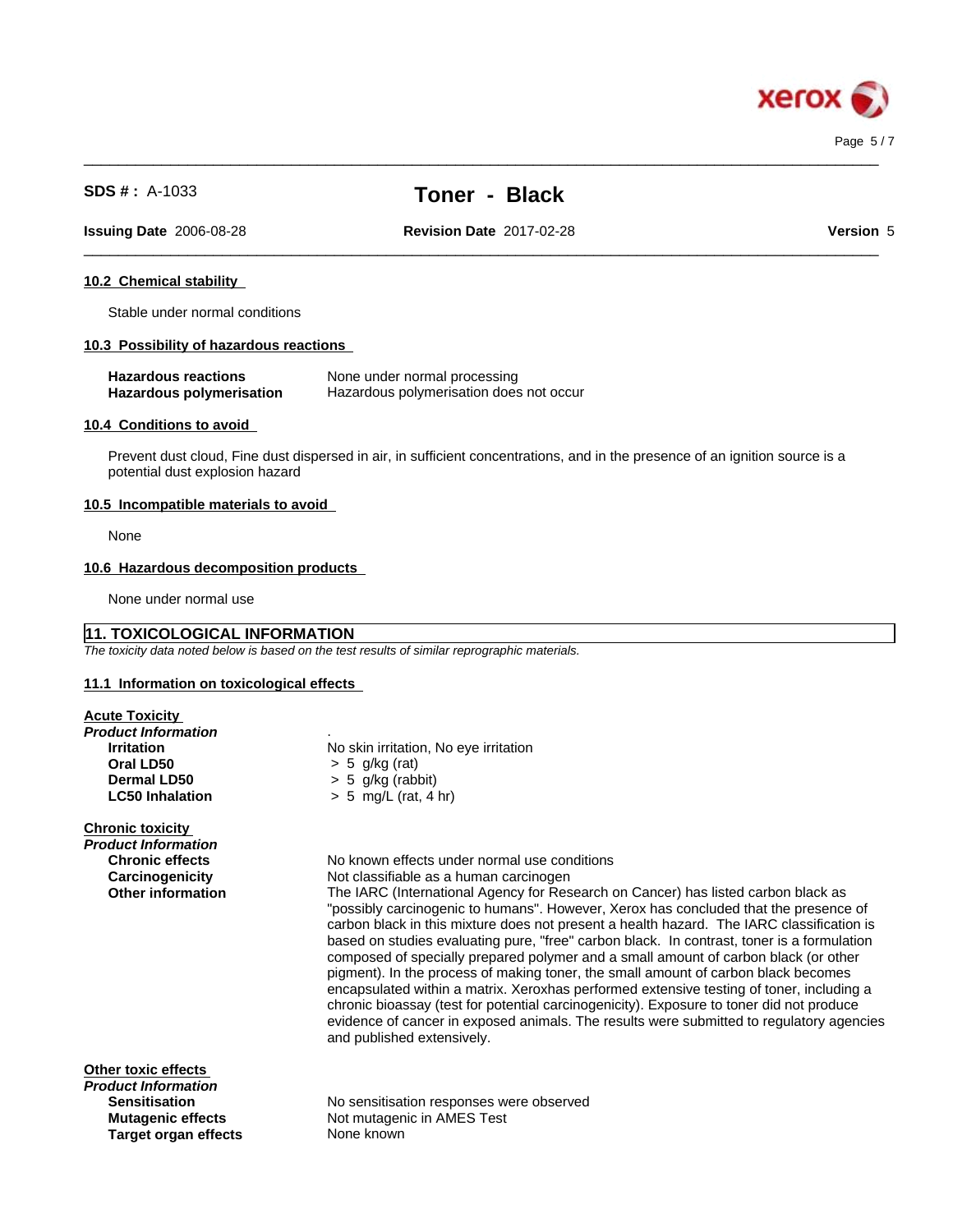

| <b>SDS #</b> : $A-1033$                                          | <b>Toner - Black</b>                                                                                                         |           |
|------------------------------------------------------------------|------------------------------------------------------------------------------------------------------------------------------|-----------|
| Issuing Date 2006-08-28                                          | <b>Revision Date 2017-02-28</b>                                                                                              | Version 5 |
| Other adverse effects<br><b>Aspiration Hazard</b>                | None known<br>Not applicable                                                                                                 |           |
| 12. ECOLOGICAL INFORMATION                                       |                                                                                                                              |           |
| 12.1 Toxicity                                                    |                                                                                                                              |           |
| <b>Acute Aquatic Toxicity</b><br><b>Chronic Aquatic Toxicity</b> | On available data, substance is not harmful to aquatic life.<br>On available data, substance is not harmful to aquatic life. |           |
| 12.2 Persistence and degradability                               |                                                                                                                              |           |
| Not readily biodegradable                                        |                                                                                                                              |           |
| 12.3 Bioaccumulative potential                                   |                                                                                                                              |           |
| Bioaccumulation is unlikely                                      |                                                                                                                              |           |
| 12.4 Mobility in soil                                            |                                                                                                                              |           |
| Insoluble in water                                               |                                                                                                                              |           |
| 12.5 Results of PBT and vPvB assessment                          |                                                                                                                              |           |
| Not a PBT according to REACH Annex XIII                          |                                                                                                                              |           |
| 12.6 Other adverse effects                                       |                                                                                                                              |           |
| Presents little or no hazard to the environment                  |                                                                                                                              |           |
| 13. DISPOSAL CONSIDERATIONS                                      |                                                                                                                              |           |
| 13.1 Disposal considerations                                     |                                                                                                                              |           |
| <b>Waste Disposal Method</b>                                     | No special precautions are needed in handling this material                                                                  |           |
| <b>EWC Waste Disposal No.</b>                                    | 08 03 13                                                                                                                     |           |
| <b>14. TRANSPORT INFORMATION</b>                                 |                                                                                                                              |           |
| 14.1 UN/ID No                                                    |                                                                                                                              |           |
| Not regulated                                                    |                                                                                                                              |           |
| 14.2 Proper shipping name                                        |                                                                                                                              |           |
| Not regulated                                                    |                                                                                                                              |           |
| 14.3 Transport hazard class(es)                                  |                                                                                                                              |           |
| Not classified                                                   |                                                                                                                              |           |
|                                                                  |                                                                                                                              |           |

 $\_$  ,  $\_$  ,  $\_$  ,  $\_$  ,  $\_$  ,  $\_$  ,  $\_$  ,  $\_$  ,  $\_$  ,  $\_$  ,  $\_$  ,  $\_$  ,  $\_$  ,  $\_$  ,  $\_$  ,  $\_$  ,  $\_$  ,  $\_$  ,  $\_$  ,  $\_$  ,  $\_$  ,  $\_$  ,  $\_$  ,  $\_$  ,  $\_$  ,  $\_$  ,  $\_$  ,  $\_$  ,  $\_$  ,  $\_$  ,  $\_$  ,  $\_$  ,  $\_$  ,  $\_$  ,  $\_$  ,  $\_$  ,  $\_$  ,

**14.4 Packing Group**